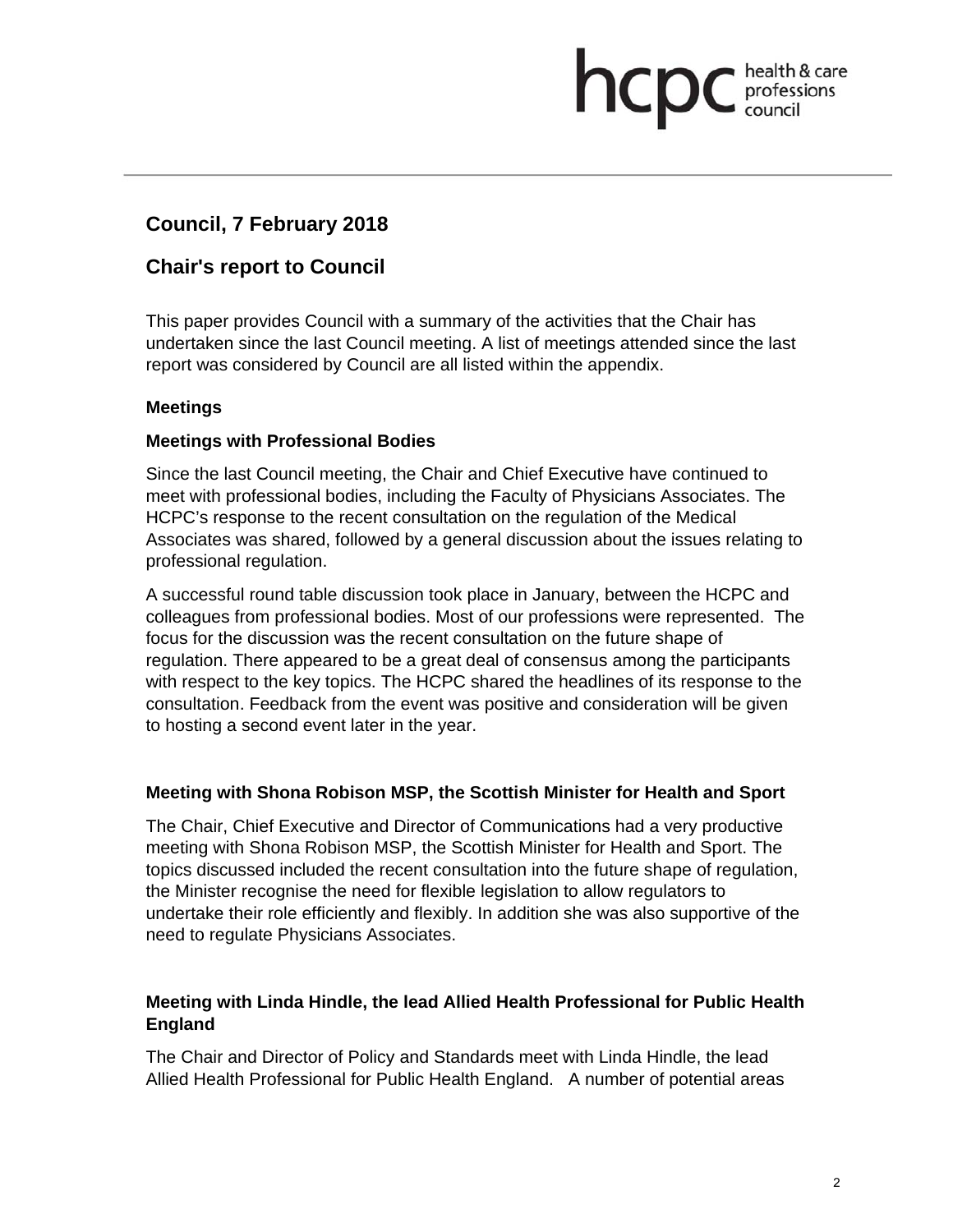for collaboration were explored including exchange of data and looking for joint research opportunities.

#### **Speaking events**

In addition to the 'Meet the HCPC' events in Hull and St Helens, the Chair was invited to speak at the Yorkshire and Humber regional meeting of the CSP. The events provided an opportunity to describe the role of the HCPC and also explore the outcomes of recently-commissioned research into professionalism and factors impacting on fitness to practice complaints.

## **HCPC's Corporate Plan**

The Council and Executive colleagues participated in a workshop to further define the corporate priorities for the next 2-3 years. This remains work in progress and a final version of a corporate plan, along with a set of key performance indicators will be presented to Council for consideration at the meeting in March.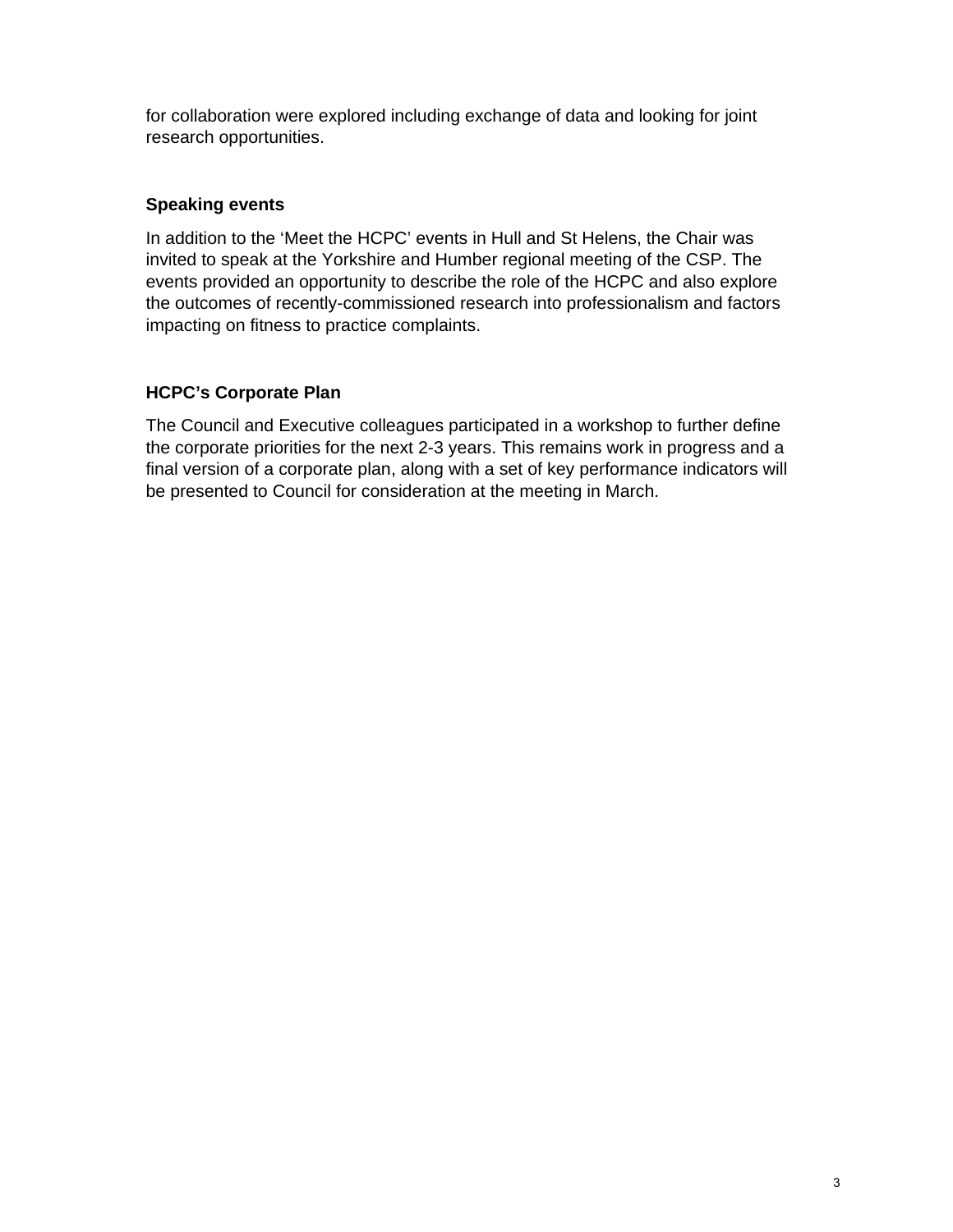# **Chair – Elaine Buckley**

| 1. Hazel Winning, Lead AHP Officer, Department of Health Belfast                                            | 10 October    |
|-------------------------------------------------------------------------------------------------------------|---------------|
| 2. Colum Conway, Chief Executive and colleagues of Northern Ireland Social Care Council<br>(NISCC), Belfast | 10 October    |
| 3. Olive Macleod, Chief Executive of Regulation and Quality Improvement Authority (RQIA),<br><b>Belfast</b> | 10 October    |
| 4. Alison McCullough, Chair of Allied Health Professions Federation Northern Ireland<br>(AHFNI), Belfast    | 11 October    |
| 5. Stakeholder Event, Understanding and Preventing FTP Concerns, Belfast                                    | 11 October    |
| 6. Strategic Away Day, Belfast                                                                              | 12-13 October |
| 7. Annual Scottish Regulation Event, Edinburgh                                                              | 30 October    |
| 8. Veronica Greenwood, Chair of the British & Irish Orthoptic Society                                       | 1 November    |
| 9. Nicola Gale, President and colleagues of the British Psychological Society                               | 1 November    |
| 10. Employer Event, Manchester                                                                              | 2 November    |
| 11. Karen Middleton, Chief Executive of The Chartered Society of Physiotherapy                              | 15 November   |
| 12. Mary Chapman, Chair of the General Chiropractic Council                                                 | 15 November   |